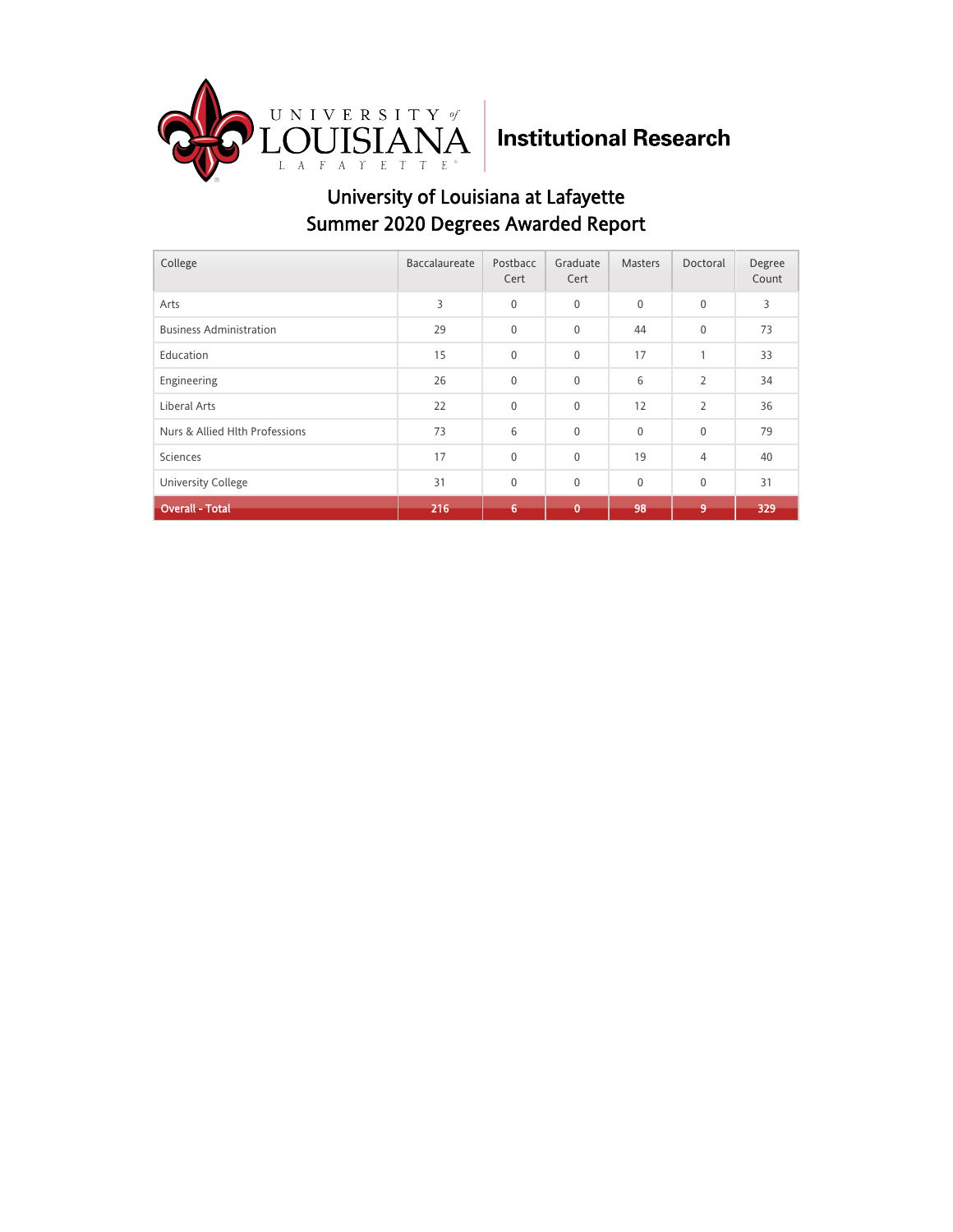

| <b>College</b>         | <b>Department</b>              | Program                         | <b>First Concentration</b> | <b>Degree Count</b> |
|------------------------|--------------------------------|---------------------------------|----------------------------|---------------------|
| Arts                   | Architecture                   | Architectural Studies - BS ARCS |                            |                     |
|                        | <b>Architecture - Total</b>    |                                 |                            |                     |
|                        | Interior Design                | Interior Design - BID INDS      |                            |                     |
|                        | <b>Interior Design - Total</b> |                                 |                            |                     |
|                        | Music                          | Music - BM MUS                  | JAZZ - Jazz Studies        |                     |
|                        | <b>Music - Total</b>           |                                 |                            |                     |
| Arts - Total           |                                |                                 |                            | 3                   |
| <b>Overall - Total</b> |                                |                                 |                            |                     |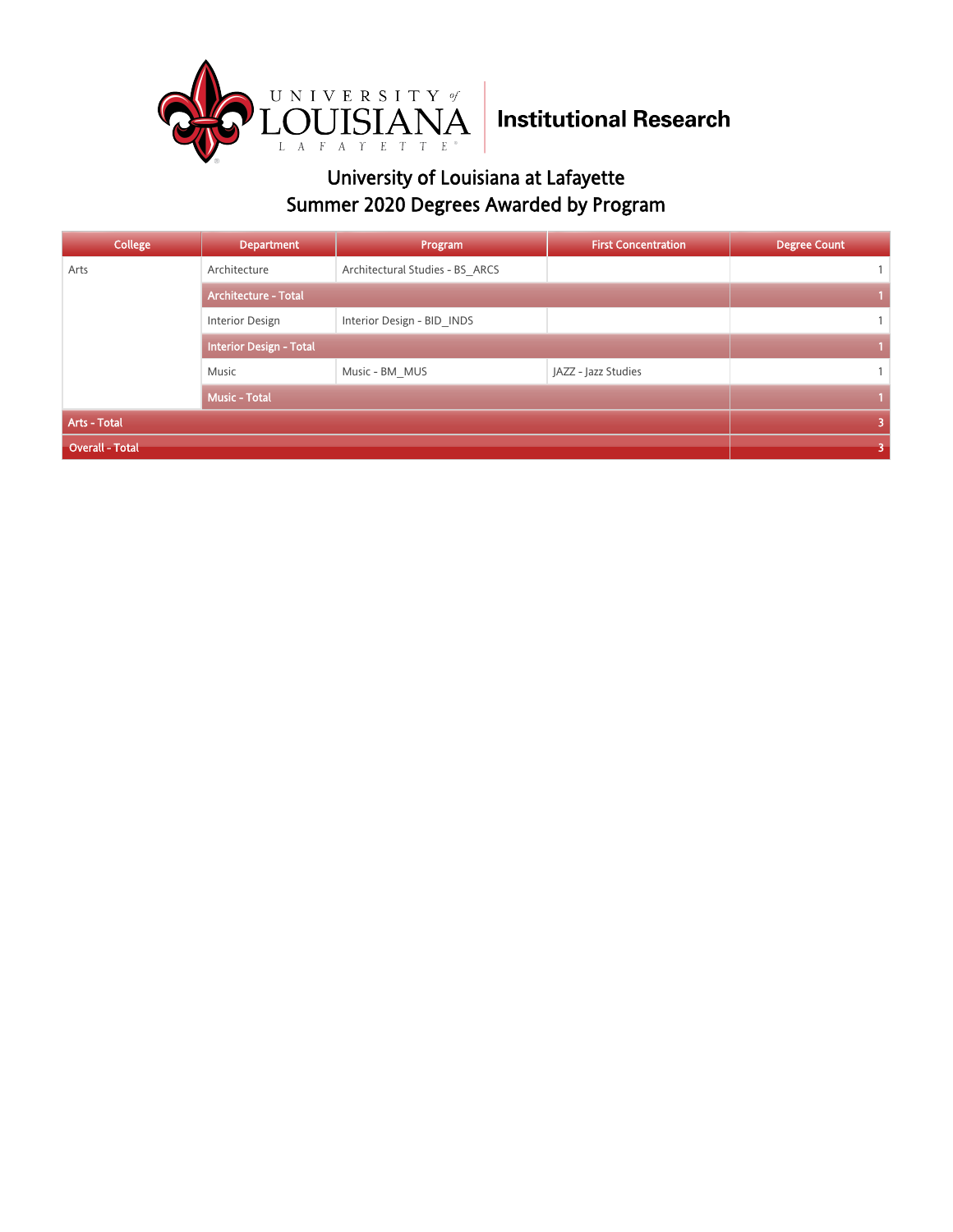

| <b>College</b>                         | <b>Department</b>                          | Program                                           | <b>First Concentration</b>            | <b>Degree Count</b>     |
|----------------------------------------|--------------------------------------------|---------------------------------------------------|---------------------------------------|-------------------------|
| <b>Business Administration</b>         | Accounting                                 | Accounting - BSBA_ACCT                            |                                       | $\mathbf{1}$            |
|                                        |                                            | Accounting - MS ACTO                              |                                       | $\mathbf{1}$            |
|                                        | <b>Accounting - Total</b>                  |                                                   |                                       | $\overline{2}$          |
|                                        | <b>Business Administration</b>             | Business Administration - MBA MBA                 | <b>BUSA - Business Administration</b> | $\mathbf{1}$            |
|                                        |                                            |                                                   | FNAN - Finance                        | $\mathbf{1}$            |
|                                        |                                            |                                                   | HRMG - Human Resource<br>Management   | $\mathbf{1}$            |
|                                        |                                            | <b>Business Administration - MBA_MBA - Total</b>  |                                       | $\overline{\mathbf{3}}$ |
|                                        |                                            | Business Administration - MBA MBAO                | <b>BUSA - Business Administration</b> | 9                       |
|                                        |                                            |                                                   | FNAN - Finance                        | 8                       |
|                                        |                                            |                                                   | GMGT - Global Management              | 3                       |
|                                        |                                            |                                                   | HRMG - Human Resource<br>Management   | $\overline{2}$          |
|                                        |                                            |                                                   | PMGT - Project Management             | 10                      |
|                                        |                                            |                                                   | SLDR - Sales Leadership               | 3                       |
|                                        |                                            | <b>Business Administration - MBA_MBAO - Total</b> |                                       | 35                      |
|                                        |                                            | Health Care Administration - MBA HCA              |                                       | 2                       |
|                                        |                                            | Health Care Administration -<br>MBA_HCAO          |                                       | 3                       |
|                                        | <b>Business Administration - Total</b>     | 43                                                |                                       |                         |
|                                        | Economics & Finance                        | Economics - BSBA_ECON                             |                                       | $\overline{2}$          |
|                                        |                                            | Finance - BSBA FNAN                               |                                       | 5                       |
|                                        |                                            | Insurance & Risk Management -<br>BSBA_INSR        |                                       | $\mathbf{1}$            |
|                                        | <b>Economics &amp; Finance - Total</b>     |                                                   |                                       | 8                       |
|                                        | Management                                 | Management - BSBA_MGMO                            |                                       | $\mathbf{1}$            |
|                                        |                                            | Management - BSBA_MGMT                            |                                       | 13                      |
|                                        |                                            | Professional Land/Resource Mgt -<br>BSBA_PLRM     |                                       | $\mathbf{1}$            |
|                                        | <b>Management - Total</b>                  |                                                   |                                       | 15                      |
|                                        | Marketing & Hospitality                    | Hospitality Management - BSBA_HMGT                |                                       | $\mathbf{1}$            |
|                                        |                                            | Marketing - BSBA MKTG                             |                                       | $\overline{4}$          |
|                                        | <b>Marketing &amp; Hospitality - Total</b> |                                                   |                                       | $\overline{\mathbf{5}}$ |
| <b>Business Administration - Total</b> | $73$                                       |                                                   |                                       |                         |
| <b>Overall - Total</b>                 | 73                                         |                                                   |                                       |                         |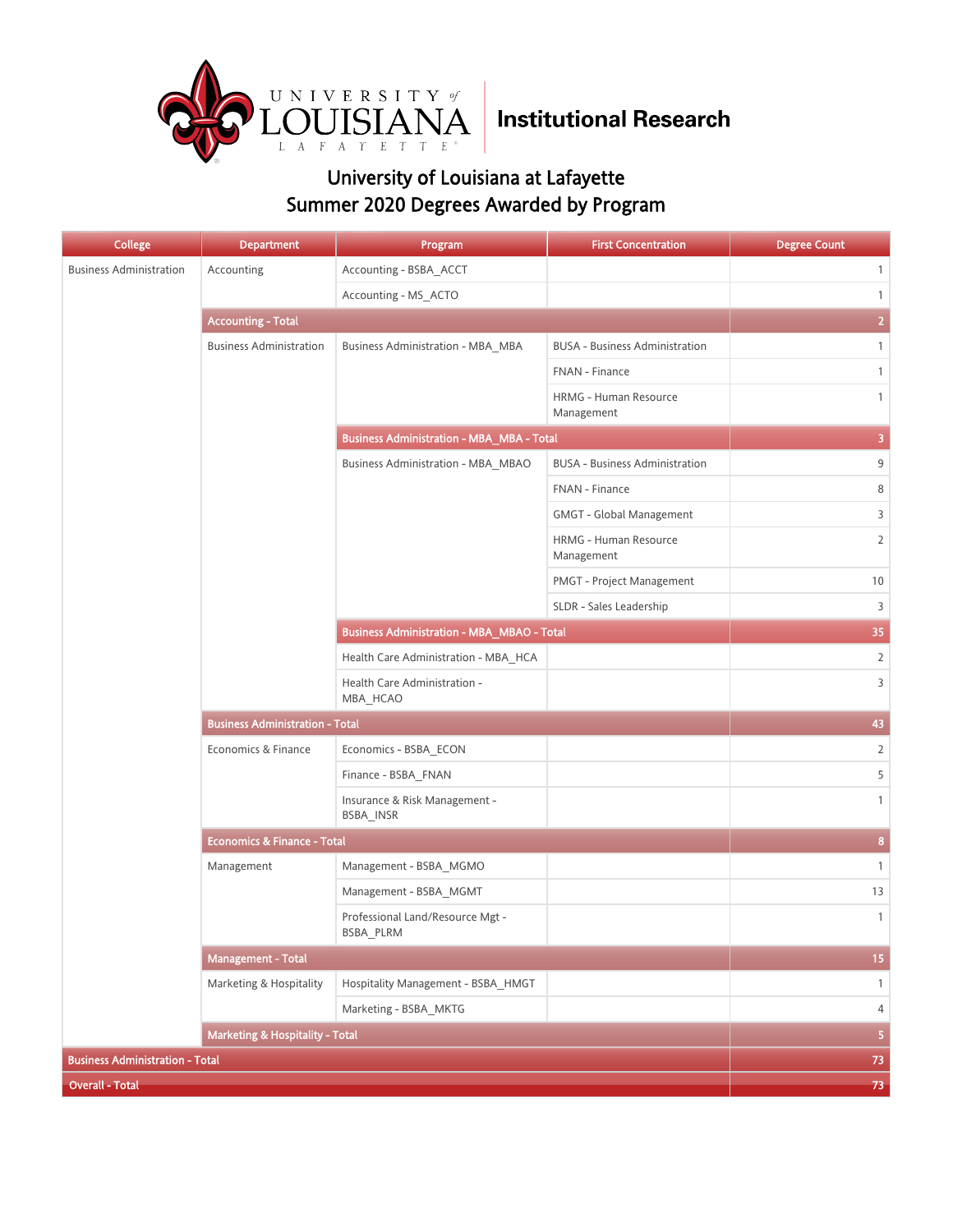

| <b>College</b>           | <b>Department</b>                           | Program                                         | <b>First Concentration</b>              | <b>Degree Count</b> |
|--------------------------|---------------------------------------------|-------------------------------------------------|-----------------------------------------|---------------------|
| Education                | Curriculum & Instruction                    | OL Curriculum & Instruction -<br>MED EDCI       |                                         | 4                   |
|                          | <b>Curriculum &amp; Instruction - Total</b> |                                                 |                                         | 4                   |
|                          | Foundations &                               | Educational Leadership - EDD EDLD               | EK12 - K-12                             | $\mathbf{1}$        |
|                          | Leadership                                  | Educational Leadership - MED EDLD               |                                         | 11                  |
|                          | Foundations & Leadership - Total            | 12                                              |                                         |                     |
|                          | Kinesiology                                 | Hlth & PE/Kinesiology Gr K-12 -                 | EDFS - ExSci Fitness Studies            | $\overline{3}$      |
|                          |                                             | <b>BS EDKN</b>                                  | EDPP - ExSci Pre-Prof Studies           | $\overline{4}$      |
|                          |                                             | Hlth & PE/Kinesiology Gr K-12 - BS EDKN - Total |                                         | $\overline{7}$      |
|                          |                                             | Kinesiology - BS EDKS                           | EDFS - ExSci Fitness Studies            | $\mathbf{1}$        |
|                          |                                             |                                                 | EDPP - ExSci Pre-Prof Studies           | 5                   |
|                          |                                             |                                                 | <b>EDSM</b> - Sports Management         | $\mathbf{1}$        |
|                          |                                             |                                                 | EDST - Sport Management                 | $\mathbf{1}$        |
|                          |                                             | Kinesiology - BS_EDKS - Total                   |                                         | 8                   |
|                          |                                             | Kinesiology - MS KNES                           | KHRS - KN, Hlth Prom, Rec & Sport<br>Mg | $\overline{2}$      |
|                          | Kinesiology - Total                         |                                                 |                                         | 17                  |
| <b>Education - Total</b> |                                             |                                                 |                                         | 33                  |
| <b>Overall - Total</b>   |                                             |                                                 |                                         | 33                  |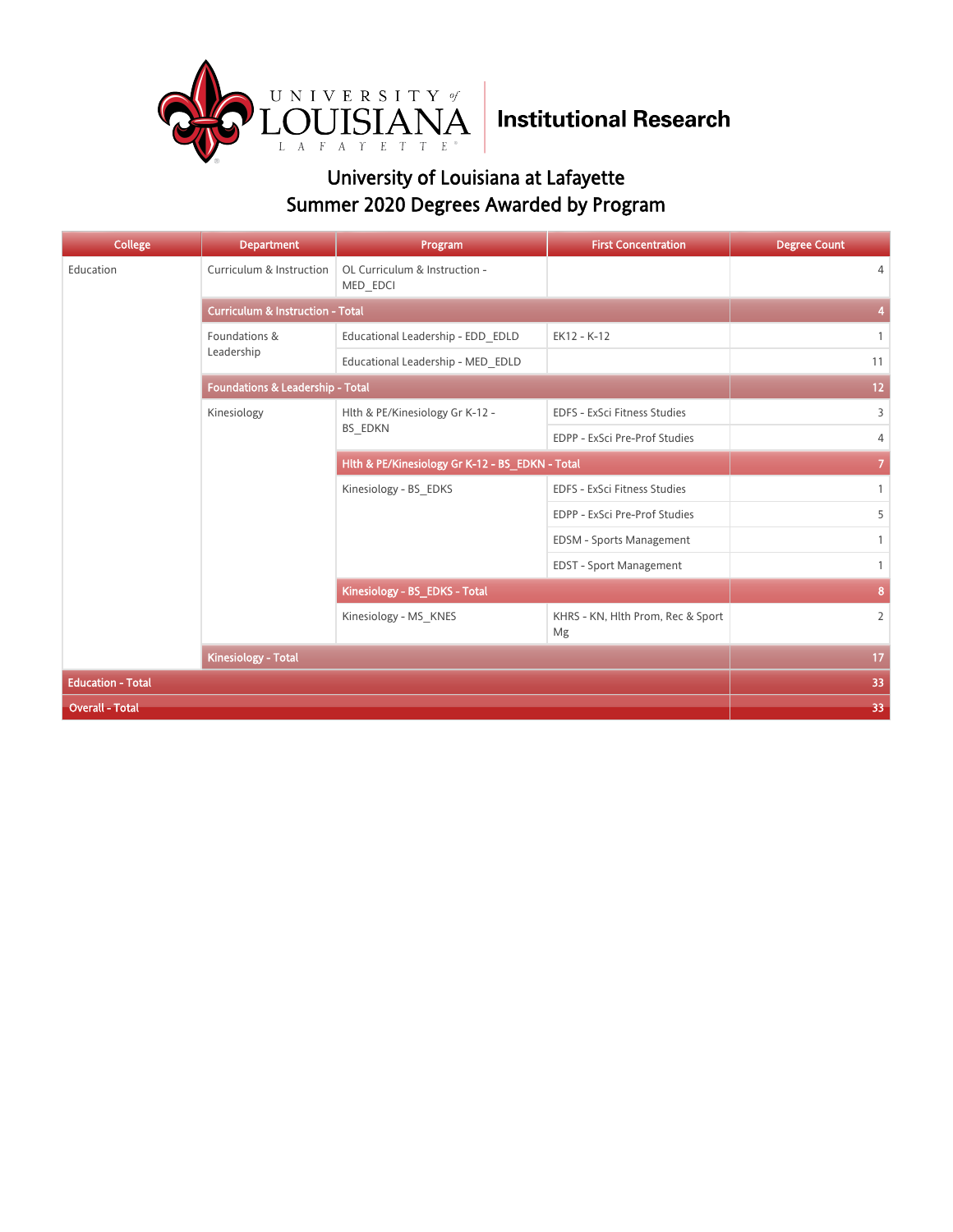

| <b>College</b>             | <b>Department</b>                         | Program                            | <b>First Concentration</b>    | <b>Degree Count</b> |
|----------------------------|-------------------------------------------|------------------------------------|-------------------------------|---------------------|
| Engineering                | <b>Center for Advanced</b><br><b>CMPS</b> | Computer Engineering - PHD CMPE    |                               | $\mathbf{1}$        |
|                            | <b>Center for Advanced CMPS - Total</b>   |                                    |                               | 1                   |
|                            | <b>Chemical Engineering</b>               | Chemical Engineering - BCHE CHEE   |                               | $\overline{2}$      |
|                            | <b>Chemical Engineering - Total</b>       | $\overline{2}$                     |                               |                     |
|                            | Engineering                               | Engineering - MSE ENGR             | CHEE - Chemical Engineering   | $\mathbf{1}$        |
|                            |                                           |                                    | MCHE - Mechanical Engineering | 3                   |
|                            |                                           |                                    | PETE - Petroleum Engineering  | $\mathbf{1}$        |
|                            |                                           | Engineering - MSE_ENGR - Total     |                               | 5                   |
|                            |                                           | Systems Engineering - PHD SYSE     | PETE - Petroleum Engineering  | $\mathbf{1}$        |
|                            | <b>Engineering - Total</b>                |                                    |                               | 6 <sup>1</sup>      |
|                            | <b>Industrial Technology</b>              | Industrial Technology - BSIT ITEC  |                               | 16                  |
|                            |                                           | Systems Technology - MS STEC       |                               | $\mathbf{1}$        |
|                            | <b>Industrial Technology - Total</b>      |                                    |                               | 17                  |
|                            | <b>Mechanical Engineering</b>             | Mechanical Engineering - BMEC MCHE |                               | $\overline{7}$      |
|                            | <b>Mechanical Engineering - Total</b>     |                                    |                               | $\overline{7}$      |
|                            | Petroleum Engineering                     | Petroleum Engineering - BPET PETE  |                               | $\mathbf{1}$        |
|                            | <b>Petroleum Engineering - Total</b>      |                                    |                               | $\mathbf{1}$        |
| <b>Engineering - Total</b> |                                           |                                    |                               | 34                  |
| <b>Overall - Total</b>     | 34                                        |                                    |                               |                     |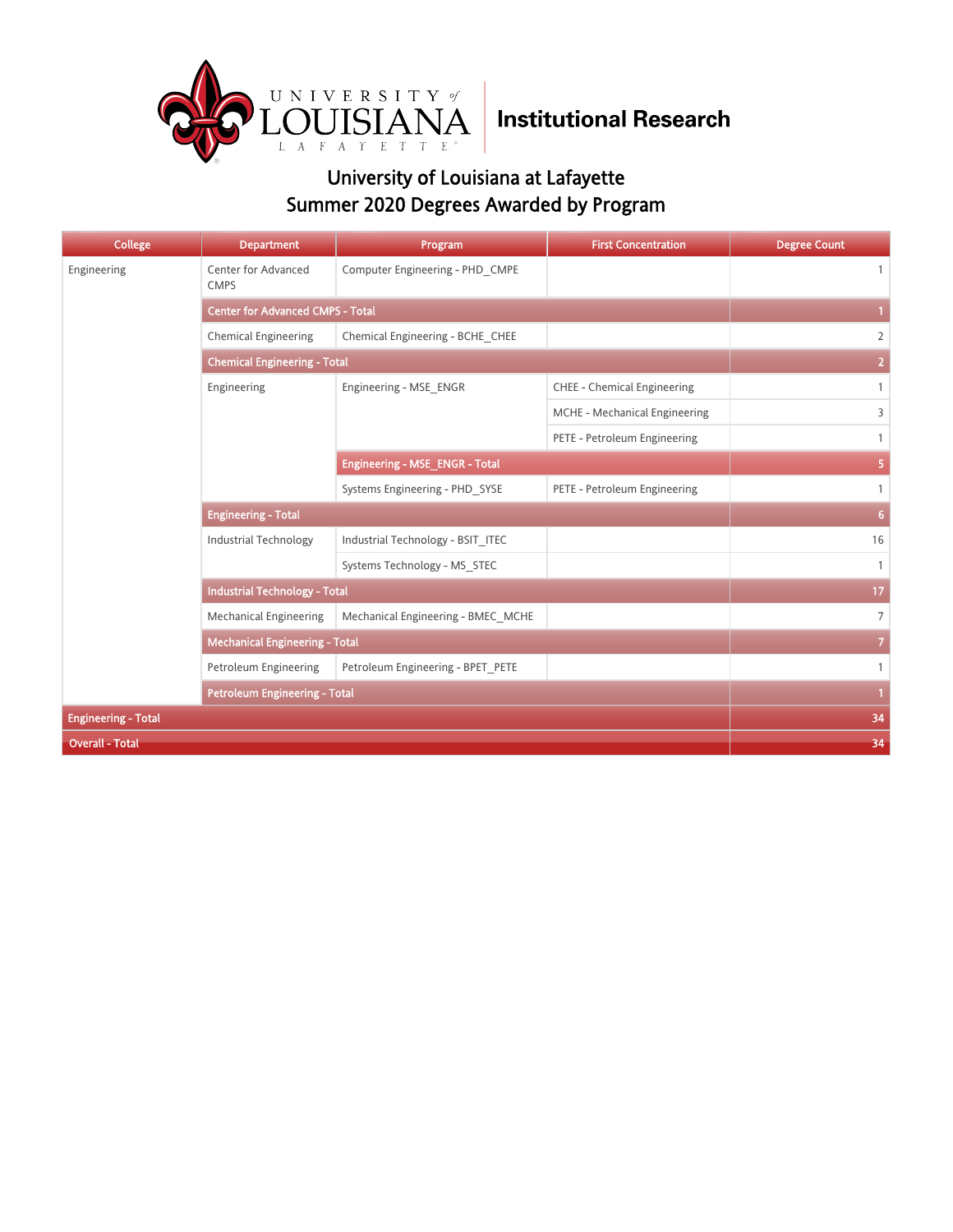

| <b>College</b>         | <b>Department</b>                      | Program                                     | <b>First Concentration</b>             | <b>Degree Count</b> |
|------------------------|----------------------------------------|---------------------------------------------|----------------------------------------|---------------------|
| Liberal Arts           | Communication                          | Communication - MS_CMCN                     |                                        | $\mathsf{3}$        |
|                        |                                        | Mass Communications - BA_MCOM               | <b>BRDC</b> - Broadcasting             | $\mathbf{1}$        |
|                        |                                        |                                             | JOUR - Journalism                      | $\mathbf{1}$        |
|                        |                                        | Mass Communications - BA_MCOM - Total       |                                        | $\overline{2}$      |
|                        |                                        | Strategic Communication - BA_SCOM           | OCOM - Organizational<br>Communication | $\overline{2}$      |
|                        |                                        |                                             | <b>PREL - Public Relations</b>         | $\mathbf{1}$        |
|                        |                                        | Strategic Communication - BA_SCOM - Total   |                                        | 3                   |
|                        | <b>Communication - Total</b>           |                                             |                                        | $\boldsymbol{8}$    |
|                        | Communicative<br>Disorders             | Speech Pathology and Audiology -<br>BA CODI |                                        | $\overline{2}$      |
|                        | <b>Communicative Disorders - Total</b> |                                             |                                        | $\overline{2}$      |
|                        | Criminal Justice                       | Criminal Justice - BS_CJUS                  |                                        | 4                   |
|                        |                                        | Criminal Justice - MS_CJUS                  |                                        | $\overline{2}$      |
|                        | <b>Criminal Justice - Total</b>        |                                             |                                        | $6\phantom{1}$      |
|                        | English                                | English - BA_ENGL                           | <b>CW</b> - Creative Writing           | $\mathbf{1}$        |
|                        |                                        |                                             | LING - Linguistics                     | $\mathbf{1}$        |
|                        |                                        |                                             | LIT - Literature                       | $\mathbf{1}$        |
|                        |                                        | English - BA_ENGL - Total                   |                                        | 3                   |
|                        |                                        | English - MA_ENGL                           |                                        | $\mathbf{1}$        |
|                        |                                        | English - PHD_ENGL                          |                                        | $\overline{2}$      |
|                        | <b>English - Total</b>                 |                                             |                                        | $\boldsymbol{6}$    |
|                        | History, Geography, &<br>Phil          | History - MA_HIST                           |                                        | $\overline{2}$      |
|                        | History, Geography, & Phil - Total     |                                             |                                        | $\overline{2}$      |
|                        | <b>Political Science</b>               | Political Science - BA_POLS                 | <b>INTR - International Relations</b>  | $\mathbf{1}$        |
|                        |                                        |                                             | PLAW - Pre-Law                         | $\overline{2}$      |
|                        |                                        | Political Science - BA_POLS - Total         |                                        | 3                   |
|                        | <b>Political Science - Total</b>       |                                             |                                        | 3                   |
|                        | Psychology                             | Psychology - BS_PSYC                        |                                        | $\mathsf{3}$        |
|                        |                                        | Psychology - MS_PSYC                        |                                        | $\overline{4}$      |
|                        | <b>Psychology - Total</b>              |                                             |                                        | $\boldsymbol{7}$    |
|                        | Soci, Anth, & Child/Fam                | Anthropology - BA_ANTH                      |                                        | $\mathbf{1}$        |
|                        | Stu                                    | Child and Family Studies - BS_CAFS          |                                        | $\mathbf{1}$        |
|                        | Soci, Anth, & Child/Fam Stu - Total    |                                             |                                        | $\overline{2}$      |
| Liberal Arts - Total   | 36                                     |                                             |                                        |                     |
| <b>Overall - Total</b> |                                        |                                             |                                        | 36                  |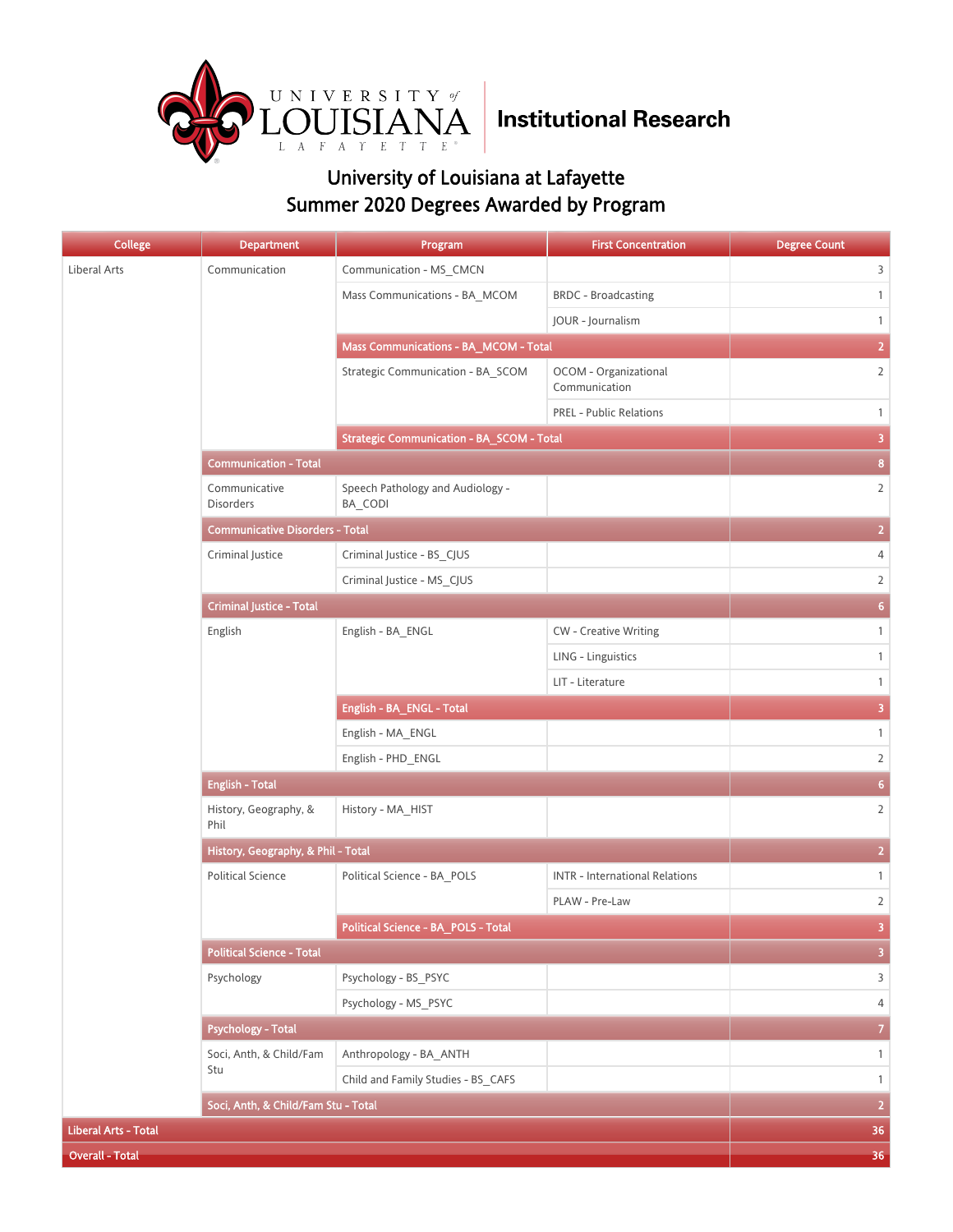

| <b>College</b>                         | <b>Department</b>                                | Program                              | <b>First Concentration</b> | <b>Degree Count</b> |
|----------------------------------------|--------------------------------------------------|--------------------------------------|----------------------------|---------------------|
| Nurs & Allied Hlth<br>Professions      | College of Nurs & Allied<br><b>Hlth</b>          | Cardiovascular Nursing - GC CNRO     |                            | 6                   |
|                                        | <b>College of Nurs &amp; Allied Hith - Total</b> |                                      |                            | GΤ                  |
|                                        | Nursing - Bachelors                              | Nursing, Online RN to BSN - BSN RN2B |                            | 73                  |
|                                        | Nursing - Bachelors - Total                      |                                      |                            | 73                  |
| Nurs & Allied Hith Professions - Total |                                                  |                                      | 79                         |                     |
| Overall - Total                        |                                                  |                                      | 79                         |                     |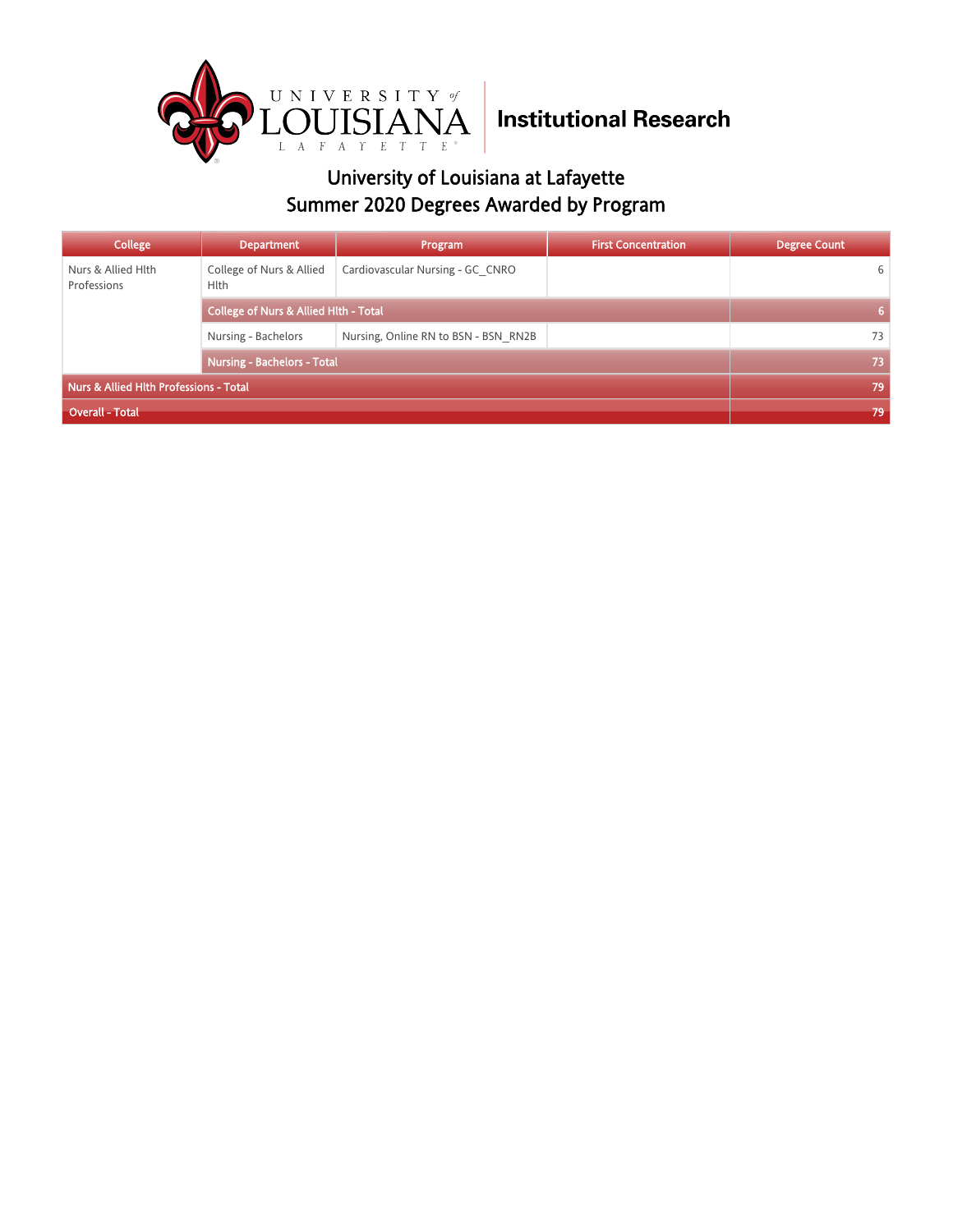

| <b>College</b>          | <b>Department</b>                       | Program                                     | <b>First Concentration</b>              | <b>Degree Count</b>     |
|-------------------------|-----------------------------------------|---------------------------------------------|-----------------------------------------|-------------------------|
| Sciences                | <b>Biology</b> and<br>Microbiology      | Biology - BS_BIOL                           | MEDA - Medical & Allied Hlth<br>Science | $\mathbf{1}$            |
|                         |                                         |                                             |                                         | 3                       |
|                         |                                         | Biology - BS_BIOL - Total                   |                                         | 4                       |
|                         |                                         | Biology - MS_BIOL                           |                                         | 5                       |
|                         |                                         | Environmental/Evolutionary Bio -<br>PHD_BIO |                                         | $\overline{2}$          |
|                         | <b>Biology and Microbiology - Total</b> |                                             |                                         | 11                      |
|                         | Center for Advanced                     | Computer Science - MS_CMPS                  |                                         | $\overline{2}$          |
|                         | <b>CMPS</b>                             | Computer Science - PHD_CMPS                 |                                         | $\mathbf{1}$            |
|                         | <b>Center for Advanced CMPS - Total</b> |                                             |                                         | $\overline{\mathbf{3}}$ |
|                         | Chemistry                               | Chemistry - BS_CHEM                         |                                         | $\overline{2}$          |
|                         | <b>Chemistry - Total</b>                |                                             |                                         | $\overline{2}$          |
|                         | Computer Science                        | Computer Science - BS_CMPS                  | <b>SCIC - Scientific Computing</b>      | $\mathbf{1}$            |
|                         | <b>Computer Science - Total</b>         |                                             |                                         | $\mathbf{1}$            |
|                         | <b>Environmental Science</b>            | Environmental Resource Science -<br>MS_EVRS |                                         | $\overline{2}$          |
|                         |                                         | Environmental Science - BS_ENVS             | CONV - Soil & Water Conservation        | $\mathbf{1}$            |
|                         |                                         |                                             | ENVQ - Environmental Quality            | $\mathbf{1}$            |
|                         |                                         | Environmental Science - BS_ENVS - Total     |                                         | $\overline{2}$          |
|                         | <b>Environmental Science - Total</b>    |                                             |                                         | $\overline{\mathbf{4}}$ |
|                         | Geology                                 | Geology - BS_GEOL                           |                                         | 3                       |
|                         |                                         | Geology - MS_GEOL                           |                                         | 6                       |
|                         | <b>Geology - Total</b>                  |                                             |                                         | $\overline{9}$          |
|                         | Informatics                             | Informatics - BS_INFX                       | <b>BUSI - Business Informatics</b>      | $\overline{2}$          |
|                         |                                         |                                             | SYSA - Systems Administration           | $\mathbf{1}$            |
|                         |                                         | Informatics - BS_INFX - Total               |                                         | $\overline{\mathbf{3}}$ |
|                         |                                         | Informatics - MS INFX                       |                                         | $\mathbf{1}$            |
|                         | <b>Informatics - Total</b>              |                                             |                                         | $\overline{\mathbf{4}}$ |
|                         | Mathematics                             | Mathematics - BS MATH                       |                                         | $\overline{2}$          |
|                         |                                         | Mathematics - MS_MATH                       |                                         | $\overline{2}$          |
|                         |                                         | Mathematics - PHD_MATH                      |                                         | $\mathbf{1}$            |
|                         | <b>Mathematics - Total</b>              |                                             |                                         | 5 <sub>1</sub>          |
|                         | Physics                                 | Physics - MS_PHYS                           |                                         | $\mathbf{1}$            |
|                         | <b>Physics - Total</b>                  |                                             |                                         | $\mathbf{1}$            |
| <b>Sciences - Total</b> | 40                                      |                                             |                                         |                         |
| <b>Overall - Total</b>  | 40                                      |                                             |                                         |                         |